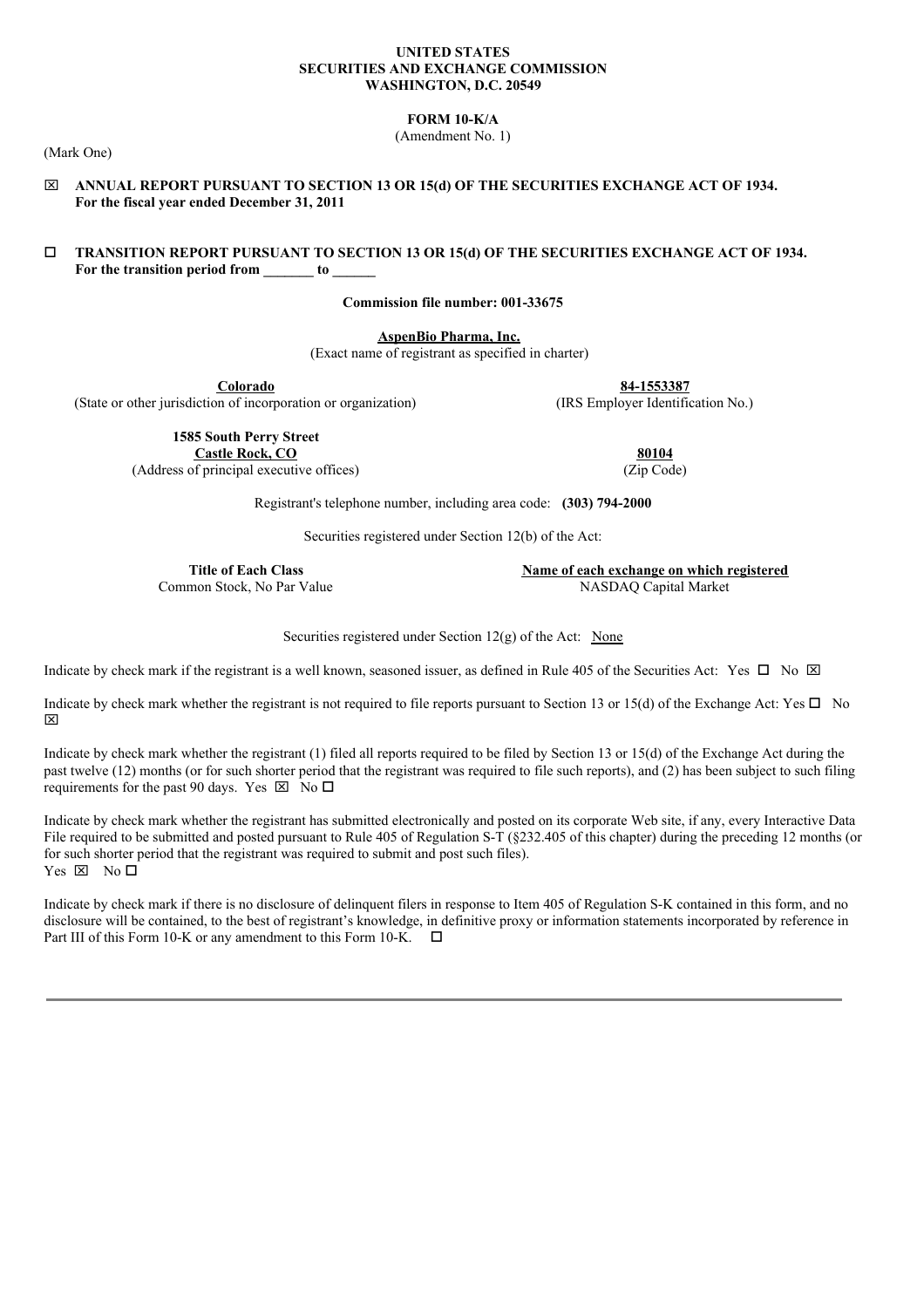Indicate by check mark whether the registrant is a large accelerated filer, an accelerated filer, a non-accelerated filer, or a smaller reporting company (as defined in Exchange Act Rule 12b-2).

Large accelerated filer  $\ \Box$ 

Accelerated filer  $\Box$ 

Smaller reporting company  $\boxtimes$ 

Non-accelerated filer  $\Box$ (Do not check if smaller reporting company)

Indicate by check mark whether the registrant is a shell company (as defined in Rule 12b-2 of the Exchange Act): Yes  $\Box$  No  $\boxtimes$ 

The aggregate market value of Common Stock held by non-affiliates of the registrant as of June 30, 2011, computed by reference to the closing price on that date was \$26,090,000.

The number of shares outstanding of the registrant's common stock at March 12, 2012 was 9,633,321.

## **EXPLANATORY NOTE**

This Amendment No. 1 to Form 10-K (this "Amendment") amends our Annual Report on Form 10-K for the fiscal year ended December 31, 2011 originally filed on March 16, 2012 (the "Original Filing"). We are filing this Amendment to include an updated Exhibit list and to file Exhibit 10.6.3.

Except as described above, no other changes have been made to the Original Fling. The Original Filing continues to speak as of the date filed and we have not updated the disclosures contained therein to reflect any events which occurred subsequent to the filing date of the Original Filing.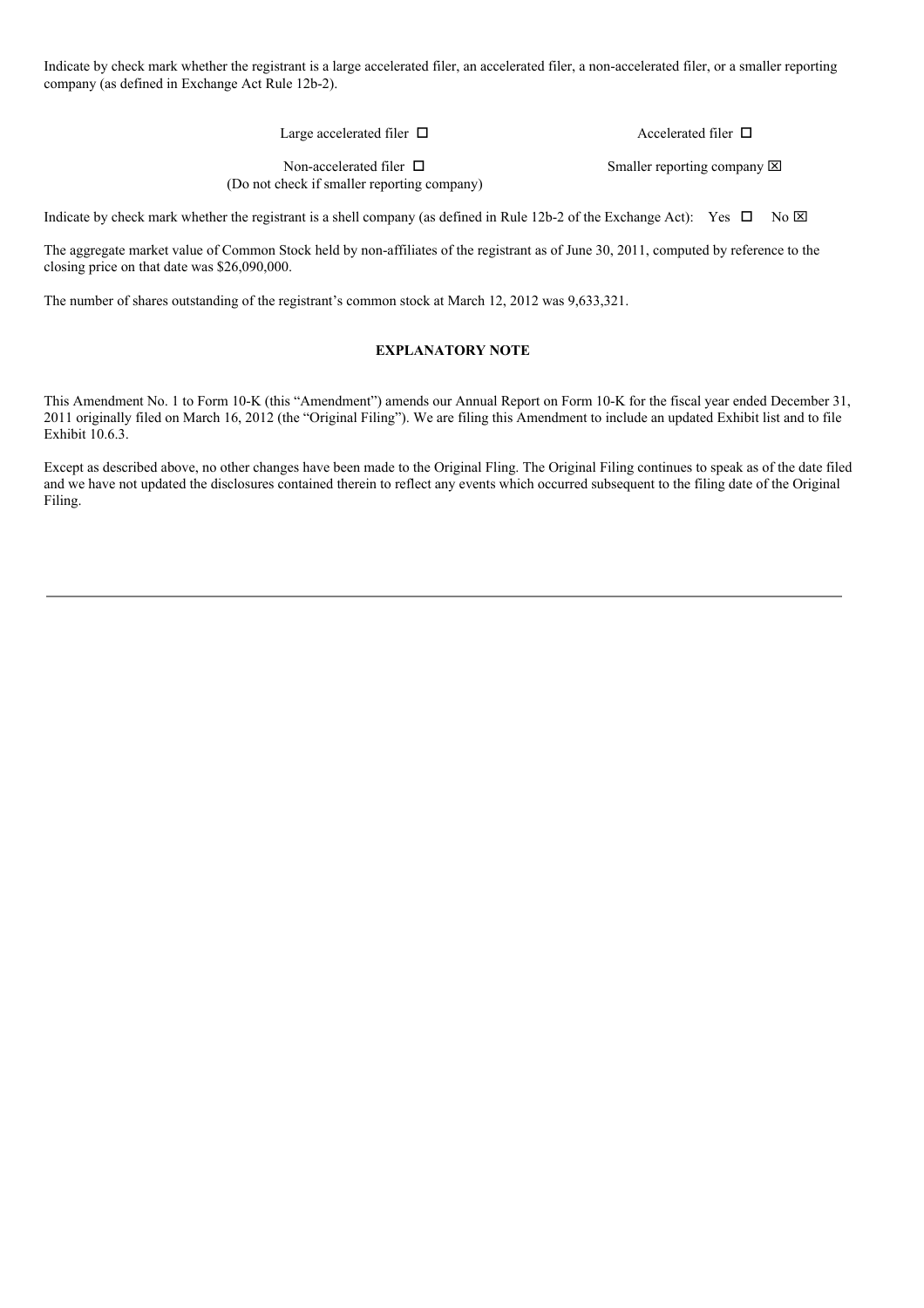## **ASPENBIO PHARMA, INC. INDEX TO ANNUAL REPORT ON FORM 10-K**

## PART IV

Item 15. Exhibits and Financial Statement Schedules. 2

1

**Page**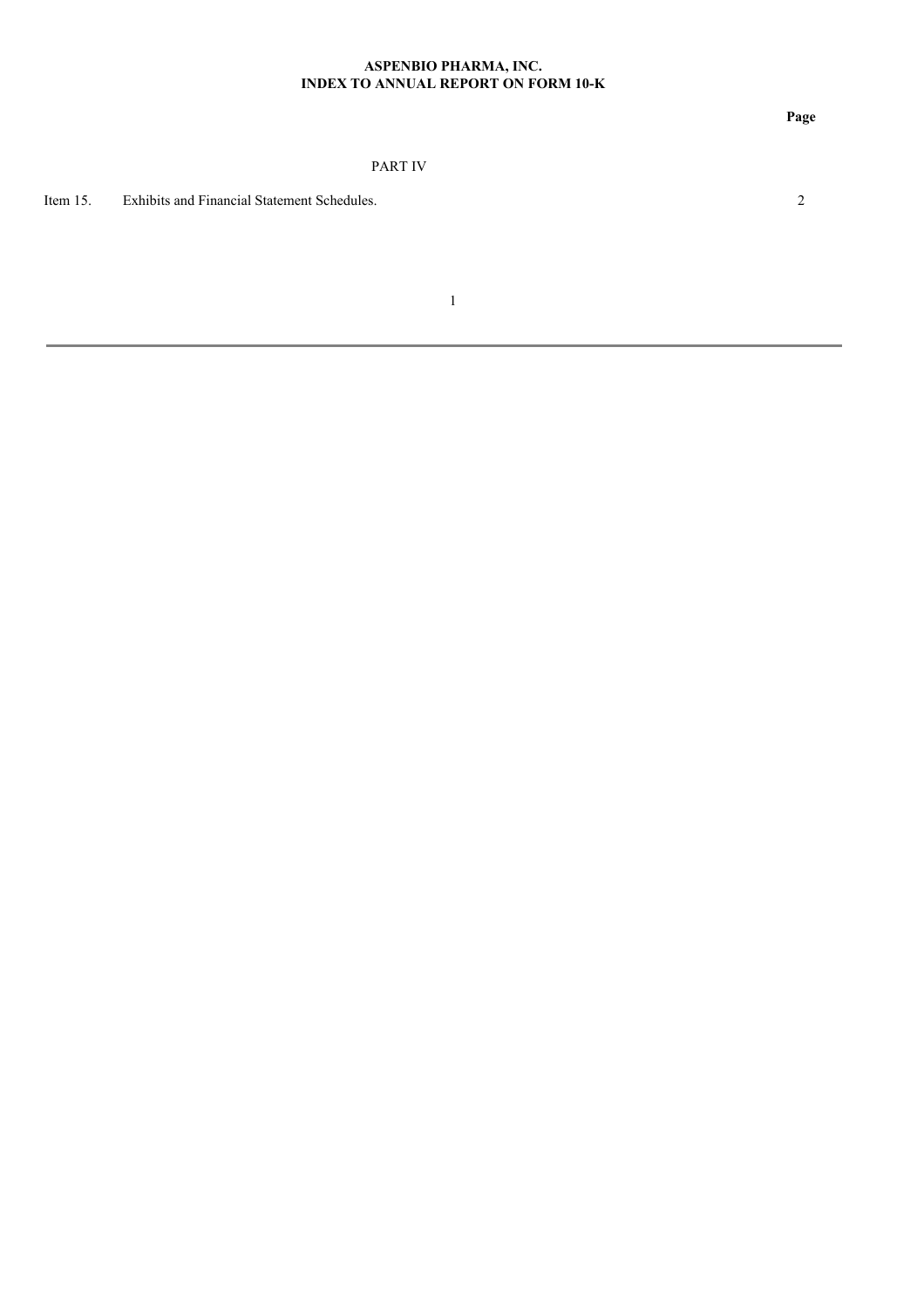### **PART IV**

### **ITEM 15. EXHIBITS, FINANCIAL STATEMENT SCHEDULES.**

- (a) Exhibits:
- 3.1 Articles of Incorporation filed July 24, 2000 (1)
- 3.1.1 Articles of Amendment to the Articles of Incorporation filed December 26, 2001 (1)
- 3.1.2 Articles of Amendment to the Articles of Incorporation filed November 9, 2005 (2)
- 3.1.2 Articles of Amendment to the Articles of Incorporation filed July 29, 2011 (17)<br>3.2 Amended and Restated Bylaws (3)
- Amended and Restated Bylaws (3)
- 4.1 Specimen Certificate of Common Stock (1)
- 4.2 Form of Warrant between the Company and each of the investors signatories thereto (incorporated by reference to the Company's Current Report on Form 8-K dated and filed with the Securities and Exchange Commission (SEC) on April 30, 2010). (11)
- 4.3 Form of Common Stock Warrant between AspenBio and Liolios Group, Inc. (12)
- 4.4 Form of Warrant between the Company and each of the investors signatories to the Securities Purchase Agreement dated December 23, 2011 (18)
- 10.1 2002 Stock Incentive Plan, as amended and restated effective July 1, 2007 (13)
- 10.1.1 Amendment to 2002 Stock Incentive Plan, dated June 9, 2008 (12)
- 10.1.2 Amendment to 2002 Stock Incentive Plan, dated November 20, 2009 (12)
- 10.1.3 Amendment to 2002 Stock Incentive Plan, dated November 22, 2010 (14)
- 10.1.4 Amendment to Amended and Restated 2002 Stock Incentive Plan, as amended, dated July 8, 2011 (16)
- 10.2 Placement Agent Agreement, dated April 30, 2010, between the Company and Lazard Capital Markets LLC. (10)
- 10.2.1 Form of Subscription Agreement between the Company and each of the investors signatories thereto. (10)
- 10.3 Placement Agency Agreement, dated December 23, 2011, between the Company and Landenburg Thalmann & Co. Inc. (18)
- 10.3.1 Form of Securities Purchase Agreement between the Company and each of the investors signatories thereto. (18)
- 10.4 Exclusive License Agreement, dated May 1, 2004 between AspenBio and The Washington University, as amended. (11)
- 10.5 Debt Modification Agreement dated June 13, 2003 with FirstBank of Tech Center. (4)
- 10.5.1 Loan Agreement between AspenBio, Inc. and Front Range Regional Economic Development Corporation dated June 13, 2003 for \$1,300,000 regarding loan for physical plant or capital equipment acquisitions. (4)
- 10.5.2 Promissory Note dated June 13, 2003 by AspenBio, Inc. to Front Range Regional Economic Development Corporation in principal amount of \$1,300,000. (4)
- 10.5.3 Unconditional Guarantee dated June 13, 2003 by AspenBio, Inc. to Front Range Regional Economic Development Corporation in principal amount of \$1,300,000. (4)
- 10.6 Exclusive License Agreement with Novartis Animal Health, Inc., dated as of April 2, 2008. (5)
- 10.6.1 Amendment to Exclusive License Agreement with Novartis Animal Health, Inc., dated as of April 2, 2008. (15)
- 10.6.2 Amendment to Exclusive License Agreement with Novartis Animal Health, dated July 26, 2010 (15)
- 10.6.3 Termination and Settlement Agreement with Novartis Animal Health, dated November 15, 2011 \*
- 10.7 Employment Agreement with Jeffrey McGonegal, effective as of February 10, 2009. (6)
- 10.8 Assignment and Consultation Agreement, dated May 29, 2003, between AspenBio and John Bealer, M.D. (7)
- 10.9 Employment Agreement with Greg Pusey effective as of January 1, 2010. (12)
- 10.10 Employment Agreement with Stephen Lundy effective as of March 24, 2010. (12)
- 10.11 Form of Stock Option Agreement under the 2002 Stock Incentive Plan, as amended and restated and amended. (12)
- 10.12 Non-Employee Director Compensation. (12)
- 14 Form of Code of Ethics (9)
- 23 Consent of GHP Horwath, P.C. (19)
- 31.1 Rule 13a-14(a)/15d-14(a) Certification of Chief Executive Officer \*
- 31.2 Rule 13a-14(a)/15d-14(a) Certification of Chief Financial Officer. \*
- 32 Section 1350 Certification Pursuant to 18 U.S.C. Section 1350, as Adopted Pursuant to Section 906 of the Sarbanes-Oxley Act of 2002.
- 101 Interactive data files pursuant to Rule 405 of Regulation S-T: (i) the Balance Sheets, (ii) the Statements of Operations, (iii) Statements of Stockholders Equity, (iv) the Statement of Cash Flows and (v) the Notes to the Financial Statements (A)
- (A) Pursuant to Rule 106T for Regulation S-T, the XBRL related information in Exhibit 101 to this Annual Report on Form 10-K shall not be deemed to be filed by the Company for purposes of Section 18 or any other provision of the Exchange Act of 1934, as amended.

Filed herewith.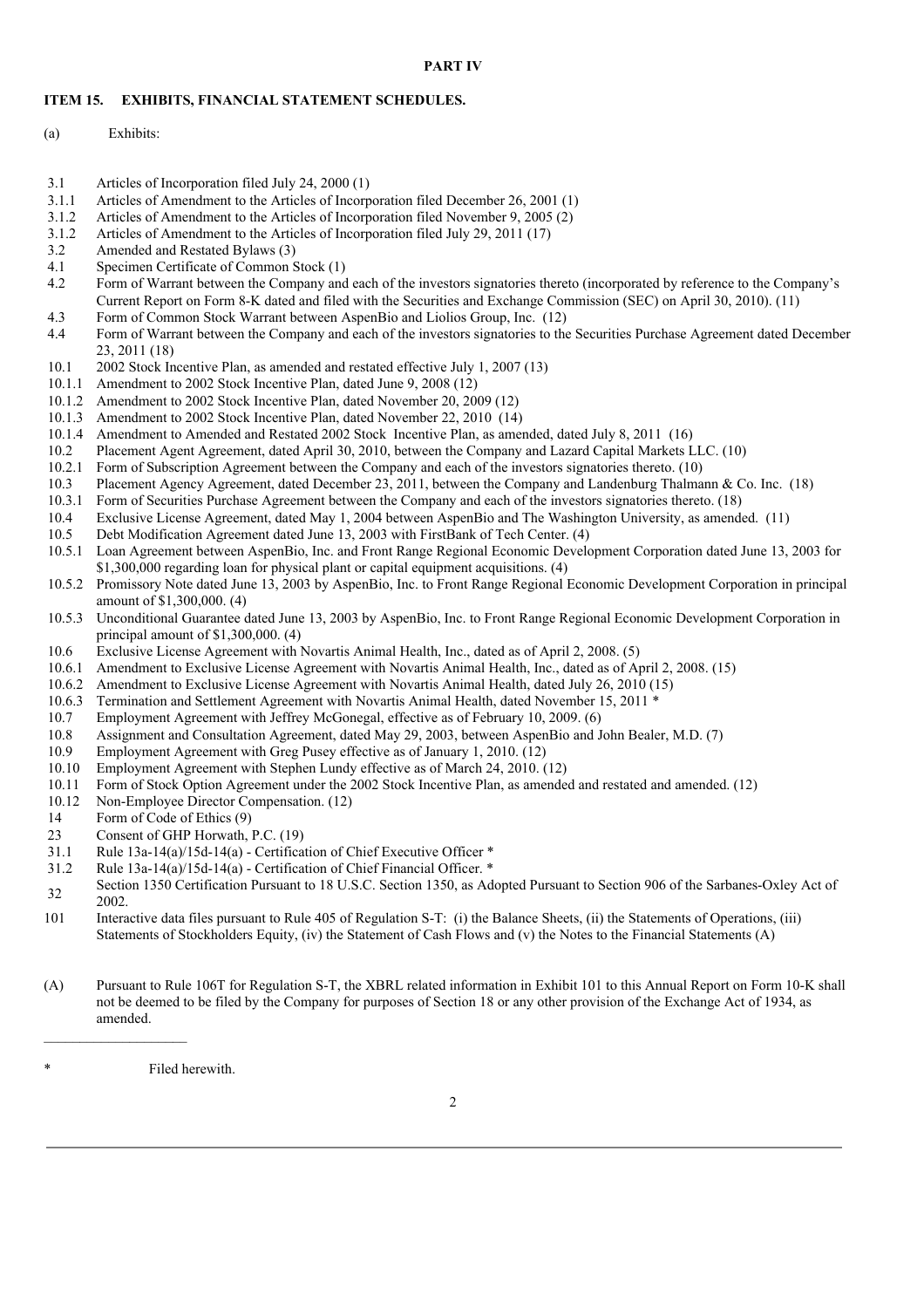- (1) Incorporated by reference from the registrant's Registration Statement on Form S-1 (File no. 333-86190), filed April 12, 2002.
- (2) Incorporated by reference from the registrant's Report on Form 10-QSB for the quarter ended October 31, 2005, filed November 10, 2005.
- (3) Incorporated by reference from the registrant's Report on Form 10-Q for the quarter ended March 31, 2008 filed on May 15, 2008.
- (4) Incorporated by reference from the registrant's Report on Form 10-KSB/A for the year ended December 31, 2004 (file no. 000-50019), filed March 29, 2004.
- (5) Incorporated by reference from the registrant's Report on Form 10-Q for the quarter ended June 30, 2008, filed August 13, 2008.
- (6) Incorporated by reference from the registrant's Report on Form 8-K dated February 10, 2009, filed on February 17, 2009.
- (7) Incorporated by reference from the registrant's Report on Form 10-K for the year ended December 31, 2008, filed March 16, 2009.
- (8) Incorporated by reference from the registrant's Report on Form 8-K dated January 19, 2009, filed January 23, 2009.
- (9) Incorporated by reference from the registrant's Report on Form 10-KSB for the year ended December 31, 2007, filed March 21, 2008.
- (10) Incorporated by reference from the registrant's Report on Form 8-K dated and filed on April 30, 2010.
- (11) Incorporated by reference from the registrant's Report on Form 10-Q for the quarter ended June 30, 2010, filed August 5, 2010.
- (12) Incorporated by reference from the registrant's Report on Form 10-K for the year ended December 31, 2009, filed March 9, 2010.
- (13) Incorporated by reference from the registrant's Registration Statement on Form S-8, filed June 22, 2007.
- (14) Incorporated by reference from the registrant's Report on Form 8-K, dated November 22, 2010 and filed November 29, 2010.
- (15) Incorporated by reference from the registrant's Report on Form 10-K for the year ended December 31, 2010, filed April 15, 2011.
- (16) Incorporated by reference from the registrant's Report on Form 8-K, dated July 8, 2011 and filed July 13, 2011.
- (17) Incorporated by reference from the registrant's Report on Form 8-K, dated and filed July 29, 2011.
- (18) Incorporated by reference from the registrant's Report on Form 8-K, dated December 23, 2011 and filed December 28, 2011.
- (19) Incorporated by reference from the registrant's Report on Form 10-K for the year ended December 31, 2011, filed March 16, 2012.

3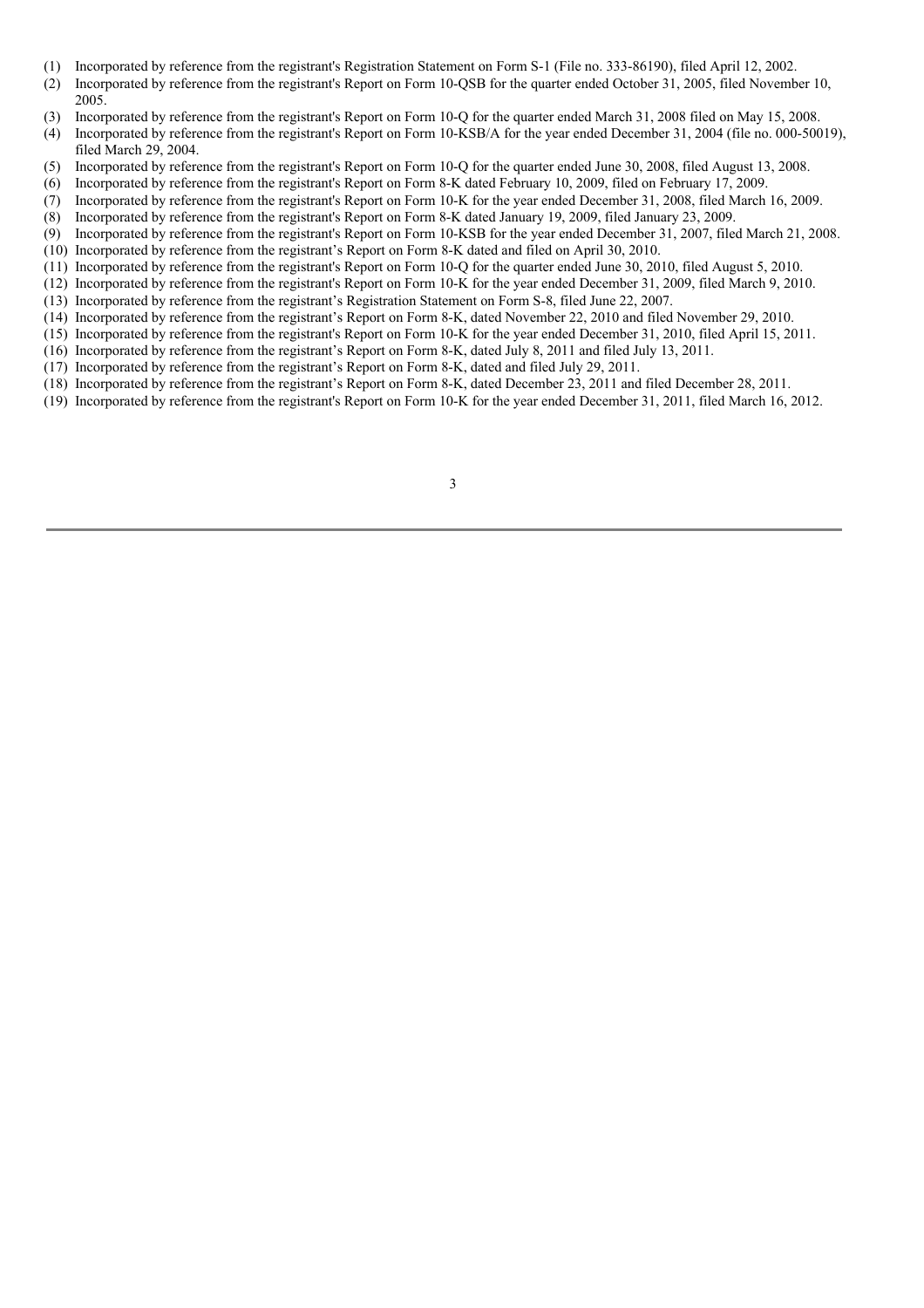## SIGNATURES

In accordance with the requirements of Section 13 on 15(k) of the Securities Exchange Act of 1934, the registrant caused this report to be signed on its behalf on April 9, 2012 by the undersigned thereto.

## **ASPENBIO PHARMA, INC.**

/s/ Stephen T. Lundy Stephen T. Lundy , Chief Executive Officer

/s/ Jeffrey G. McGonegal Jeffrey G. McGonegal, Chief Financial Officer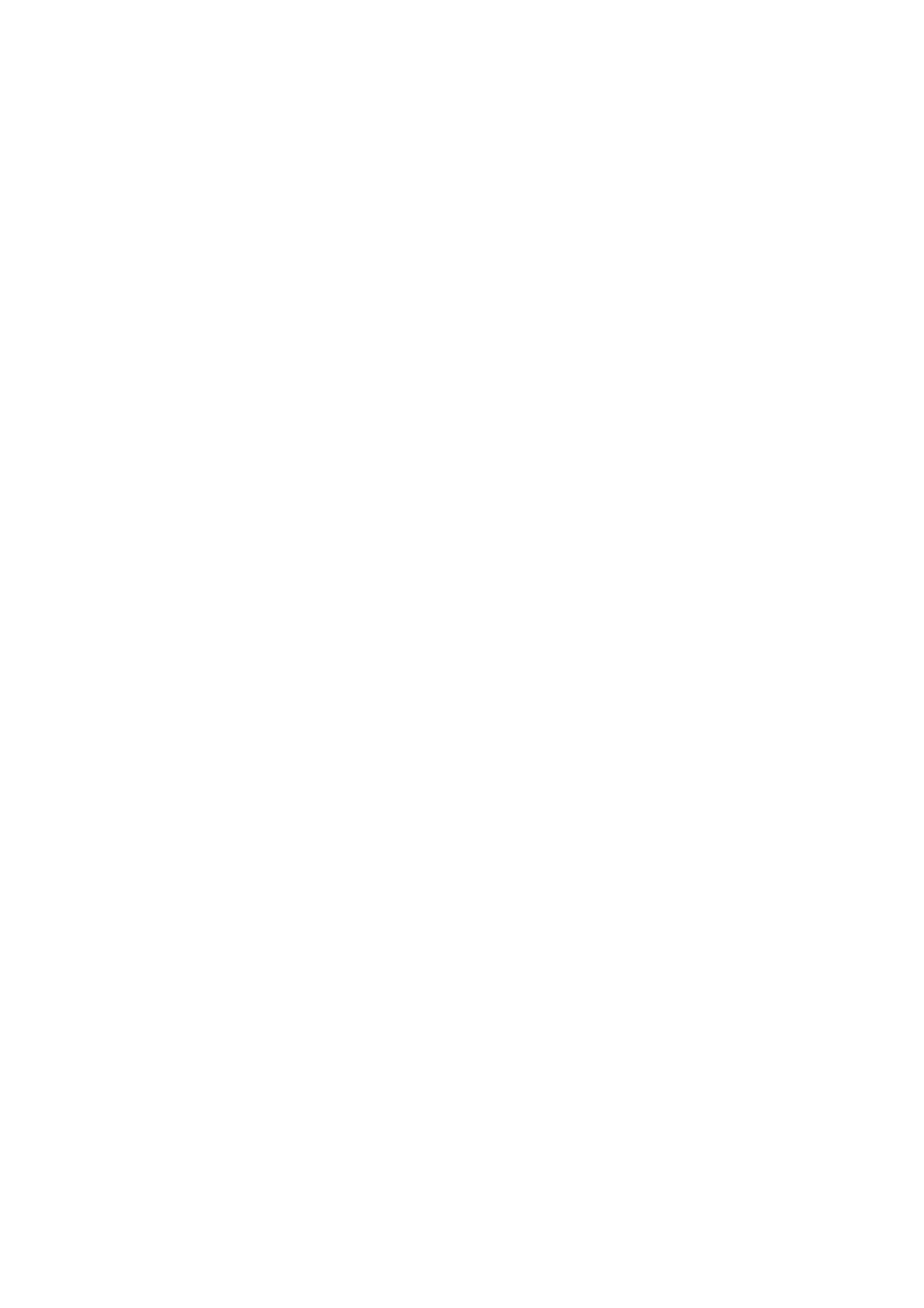### **CONFIDENTIAL TERMINATION AGREEMENT**

This Confidential Termination Agreement ("Termination Agreement") is made and entered into this 15th day of November, 2011, by and between Novartis Animal Health Inc., a corporation organized and existing under the laws of Switzerland and having its principal office at Schwarzwaldallee 215, 4058 Basel, Switzerland (hereinafter referred to as "Novartis") and AspenBio Pharma, Inc., a corporation organized and existing under the laws of the State of Colorado, U.S.A., and having its principal office at 1585 South Perry Street, Castle Rock, Colorado 80104, United States of America (hereinafter referred to as "Aspen"). Each of Novartis and Aspen are a "Party" to this Termination Agreement and collectively are the "Parties" to this Termination Agreement. All initially capitalized terms not defined herein shall have the meanings attributable to them in the Parties' Exclusive License Agreement, effective April 3, 2008 and amended effective July 15, 2008 (hereinafter referred to as "the License Agreement") and/or in the Parties' Development Agreement, effective July 15, 2008 (hereinafter referred to as "the Development Agreement").

## **RECITALS**

WHEREAS, Novartis and Aspen are parties to the License Agreement, pursuant to which Aspen granted Novartis, among other things, an exclusive license under the Aspen Patent Rights and the Aspen Know-How to develop and commercialize Licensed Products in the Field; and

WHEREAS, Novartis and Aspen are parties to the Development Agreement which provided for the development and commercialization of Licensed Products and future products consistent with the terms set forth in Exhibit B to the License Agreement; and

WHEREAS, Novartis and Aspen wish to terminate both the License Agreement and the Development Agreement (collectively referred to hereinafter as "the Prior Agreements") and to release each other of their respective obligations under the Prior Agreements, the Parties agree to terminate the Prior Agreements and obligations therein upon and subject to the terms and conditions of this Termination Agreement, and

WHEREAS, pursuant to the Prior Agreements, Novartis asserts it is owed an amount equal to \$1,631,674.00 (One Million Six Hundred Thirty-One Thousand Six Hundred Seventy-Four Dollars and Zero Cents) by Aspen which amount is comprised of refundable milestone payments and net-shared developments costs (the "Outstanding Obligation").

#### **AGREEMENT**

NOW THEREFORE, in consideration of the mutual covenants and conditions contained herein and other good and valuable consideration, the receipt and sufficiency of which are hereby acknowledged by the execution and delivery hereof, the Parties, intending to be legally bound, hereby agree as follows: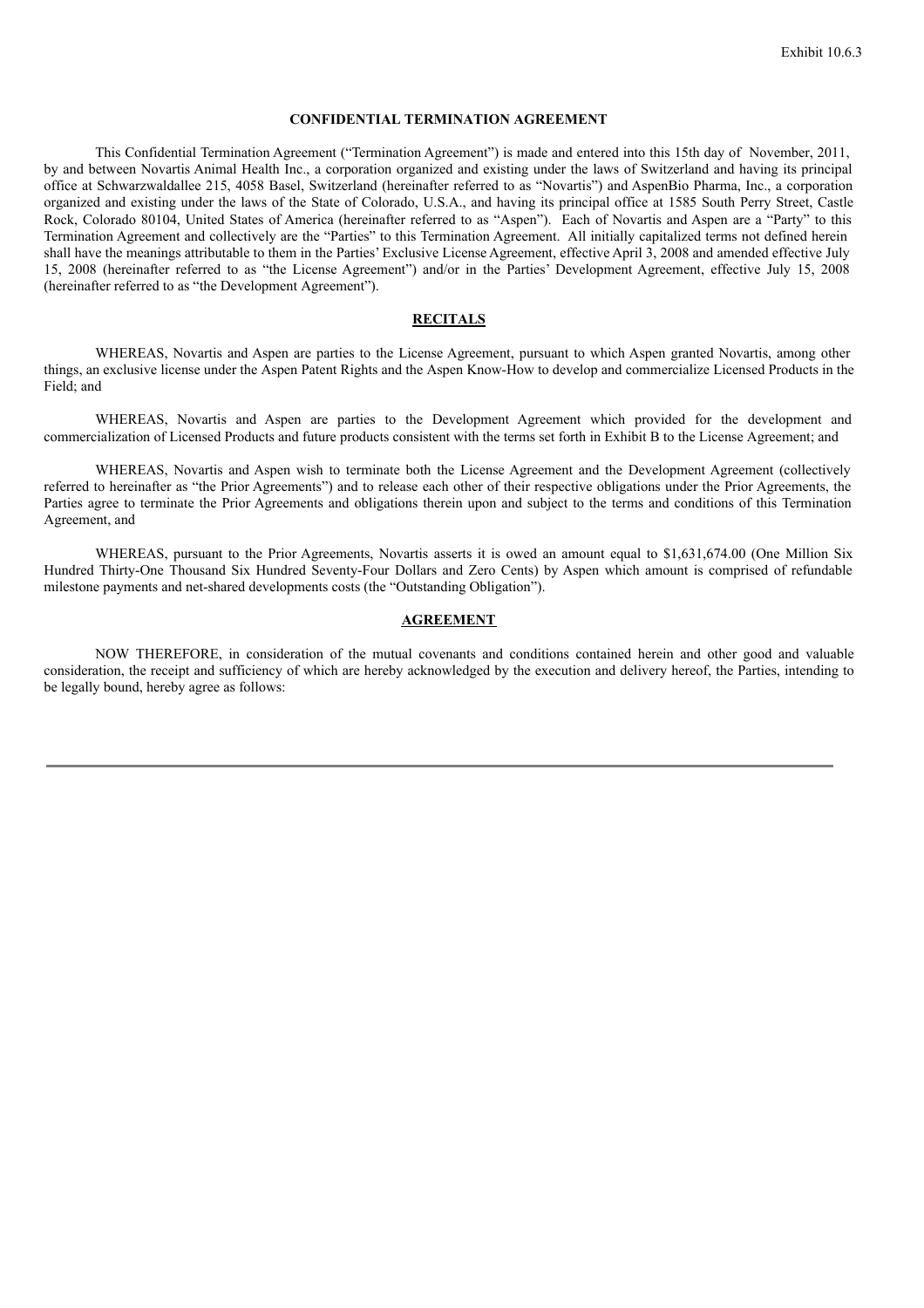## A. Mutual Termination of Prior Agreements.

1. Novartis and Aspen hereby agree that effective immediately upon the date that final payment is made by Aspen to Novartis of the full Termination Amount (as defined herein) subject to the impact of any prepayment discounts provided as set forth herein (the "Effective Date"), the Prior Agreements shall terminate automatically, with no further actions required by either Party.

2. Effective as of the Effective Date, and except as specifically set forth herein, each Party provides to the other Party a full and final release and discharge of such other Party, including its respective parent companies, successors, affiliates, shareholders, representatives, assigns, agents, employees, officers, and directors (collectively, for each Party, the "Releasees"), of and from any and all claims, liabilities and obligations, including financial obligations, arising out of or in connection with the Prior Agreements and the services, activities, rights and responsibilities required therein, including, but not limited to the LH trial. In addition, as of the Effective Date, each Party waives any rights it or any of its Releasees may have or had under the Prior Agreements that are not otherwise preserved in this Termination Agreement. P *rovided*, *however*, that this release shall exclude claims arising from the assertion or enforcement of any continuing rights or obligations set forth in this Termination Agreement. Attached hereto as Schedule C is the full and final release to be executed by each Party and delivered to the other Party to be effective automatically as of the Effective Date.

3. Except for the limited license granted to Novartis under Section C.2(a) of this Termination Agreement, on the Effective Date all rights, title, interest and licenses granted to Novartis and any of its affiliates and subsidiaries under and pursuant to the License Agreement, including, without limitation, license or other rights under or to Aspen Patent Rights and Aspen Know-How, shall revert to Aspen. In addition, as of the Effective Date, the rights of Novartis in any Joint Inventions related to the Field, Joint Know-How related to the Field and Joint Patents related to the Field shall convert to the right to use such Joint Inventions, Joint Know-How and Joint Patents only for the purposes set forth in Section C.2(a) of this Termination Agreement; and Aspen shall: (a) acquire and assume all other rights to use and commercialize such Joint Inventions related to the Field, Joint Know-How related to the Field and Joint Patents related to the Field, if any; and (b) assume all obligations of Novartis under Article VII of the Development Agreement with respect to Joint Patent filings, prosecution and maintenance and enforcement for any Joint Patents related to the Field. As of and after the date this Termination Agreement is executed by both Parties (the "Execution Date"), Novartis shall provide reasonable assistance and cooperation to Aspen, including execution of such documents and instruments, as Aspen might reasonably request in connection with its assumption of the foregoing obligations.

4. Unless otherwise provided for in this Termination Agreement, the Parties and their respective affiliates and subsidiaries, if any, are relieved of their obligations pursuant to the terms of the Development Agreement and all activities under the Prior Agreements are deemed to have ceased as of March 31, 2011. No additional activities are to occur nor are additional expenses to be incurred in relation to the Prior Agreements after March 31, 2011.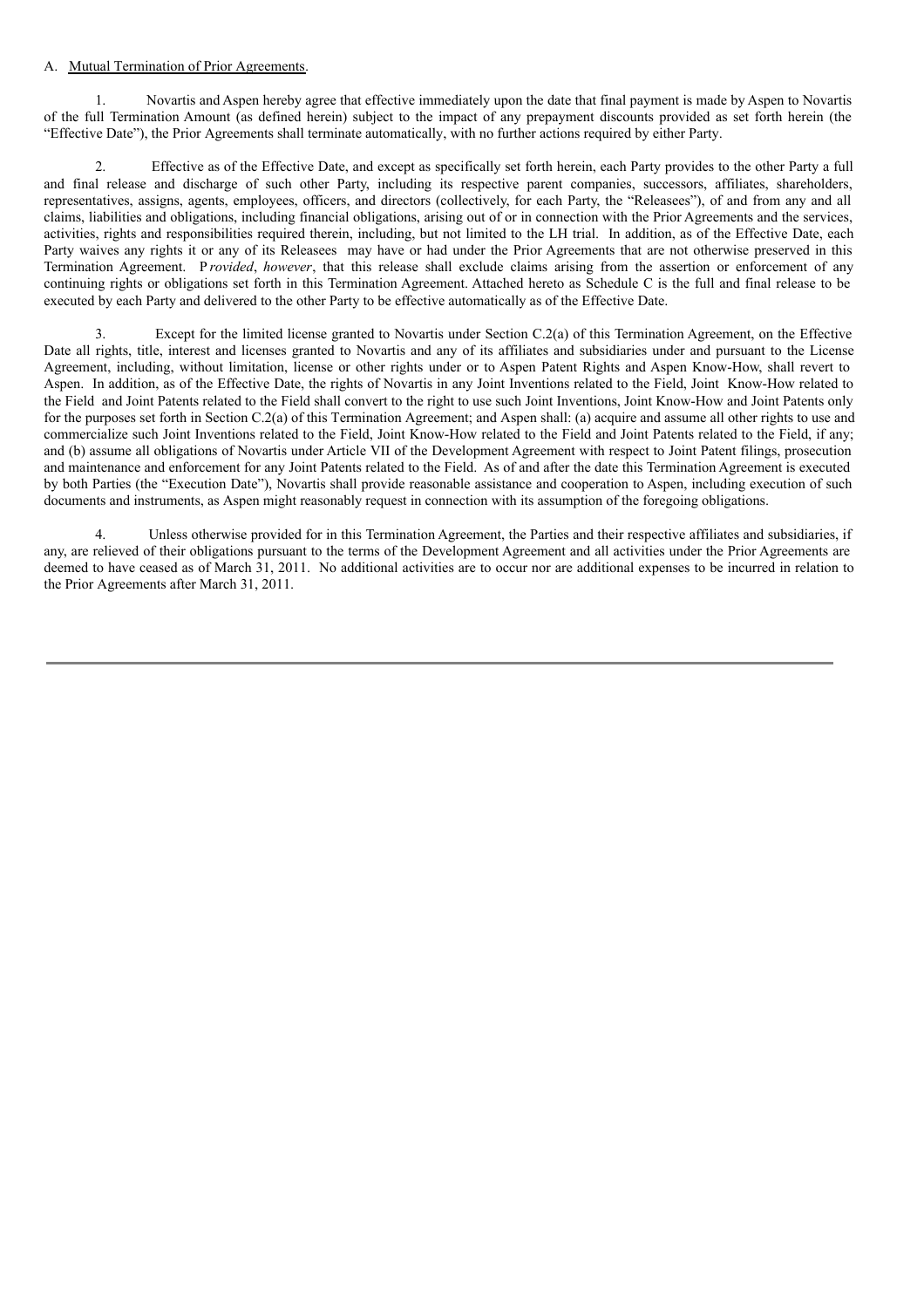5. As of the Execution Date, Novartis will cease to have the option of rescinding or of refusing to accept the payment of the Termination Amount provided for in this Termination Agreement, or of seeking any other payment under the Prior Agreements..

6. As of and after the Execution Date, Novartis agrees that it will take no action to terminate the Food & Drug Administration Investigational New Animal Drug Applications (hereinafter "INANDAs") covering the Licensed Products, and that upon Aspen's request, Novartis will take reasonable and timely steps to transfer the INADAs as per Aspen's request, including within the time period set forth in such request, not to be less than 60 days.. The form of such transfer notices to be signed by Novartis at execution of this Agreement is attached hereto as Schedule D.

## B. Financial Consideration.

1. As consideration for the promises made herein, and full satisfaction of its obligations under the Prior Agreements, Aspen shall pay to Novartis, and Novartis shall accept from Aspen an aggregate amount of US\$1,375,000 (One Million Three Hundred Seventy-Five Thousand Dollars and Zero Cents), subject to the early pay discounts set forth in clause 2 below in full satisfaction of the Outstanding Obligation, payable as set forth herein (the "Termination Amount"). The parties agree that any reduction in the Outstanding Obligation, including reductions from the early pay discounts shall be applied to reduce the net shared developments costs. The payment of such Termination Amount to Novartis by Aspen shall be due and payable in seven (7) installments commencing on the Execution Date and continuing for 540 days thereafter in the manner outlined below. Each payment, in order to be timely, must be made within thirty (30) days after the due date.

|          | <b>Payment description</b>        | $\text{Amounts} - (\text{S}) (000\text{s})$ | <b>Subtotal</b> |
|----------|-----------------------------------|---------------------------------------------|-----------------|
|          | Fixed payment flow with early pay |                                             |                 |
| discount |                                   |                                             |                 |
| 1.       | <b>Execution Date</b>             | \$150                                       |                 |
| 2.       | Execution Date plus 90 days       | \$204                                       |                 |
| 3.       | Execution Date plus 180 days      | \$204                                       |                 |
| 4.       | Execution Date plus 270 days      | \$204                                       |                 |
| 5.       | Execution Date plus 360 days      | \$204                                       |                 |
| 6.       | Execution Date plus 450 days      | \$204                                       |                 |
| 7.       | Execution Date plus 540 days      | \$204                                       | \$1,375         |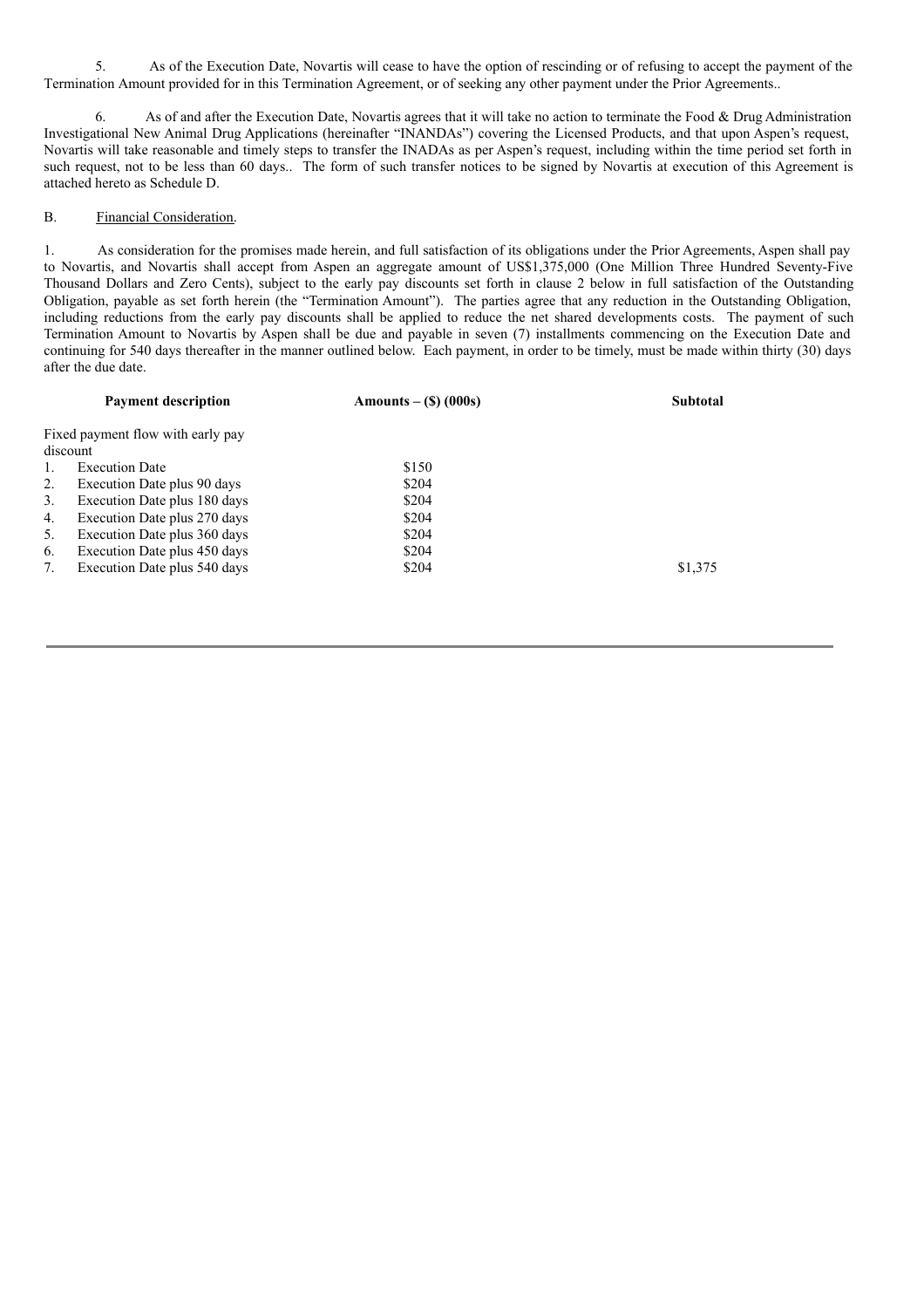2. Early prepayment of any installment payments due, as set forth in the table above, will result in a 5.0% pre-payment discount per quarter or portion thereof, for each quarter or portion thereof, that a future payment amount is paid early, with the understanding that pre-payments paid multiple quarters in advance will result in a compound discount. For example, if Aspen makes all the remaining payments early with the Payment #4 above, the payment #5 will receive 5% discount, payment #6 will receive 10% discount and payment #7 will receive 15% discount. The Parties expressly acknowledge that single pre-payments or partial pre-payments will not result in future pre-payment discounts arising from payments which continue on their quarterly schedule, but are shifted a quarter early due to a prior payment being made early. For example, if Aspen makes payment #3 above at the same time as payment #2, the payment #3 amounts will be discounted but not the payment #4 and others following that are paid on regular quarterly intervals, even though with early payment of Payment #3, the payment schedule has shifted early. A regular quarterly payment is considered early if it is received by Novartis at least 60 days before it is due.

3. Payment of the Termination Amount as contemplated by this Article shall constitute full and complete payment and satisfaction of all obligations outstanding between the Parties related to the Prior Agreements.

4. Without limitation, Novartis' rights under this Termination Agreement shall include those rights afforded by 11 U.S.C. § 365(n) of the United States Bankruptcy Code (the "USBC") and any successor thereto. If the bankruptcy trustee of Aspen as a debtor or debtor-in-possession rejects this Termination Agreement under 11 U.S.C. § 365(o) of the USBC, Novartis may elect to retain its rights licensed from Aspen under the Prior Agreements for the duration of this Termination Agreement and avail itself of all rights and remedies to the full extend contemplated by this Termination Agreement, the Prior Agreements and 11 U.S.C. § 365(n) of the USBC, and any other relevant laws.

C. Rights Resulting from Termination.

1. Aspen.

a. As of and after the Execution Date, Aspen shall have the unlimited right and license to use and discuss internally and to share with third parties (pursuant to non-disclosure agreements executed between such third-parties and Aspen, and in accordance with any applicable FDA regulations) information and materials pertaining to the Licensed Products and Proprietary Information (excluding any information internal and proprietary to NAH and other third parties), for the purpose of such third parties performing due diligence on the Licensed Products with the objective of entering into a license or other strategic arrangement for such rights with Aspen or any other use by Aspen to commercialize or monetize the Aspen Patent Rights and Aspen Know-How and, subject to the license set forth in Section 2(a) below and in the aforementioned rights in the Joint Inventions related to the Field, Joint Know-How related to the Field and Joint Patents related to the Field..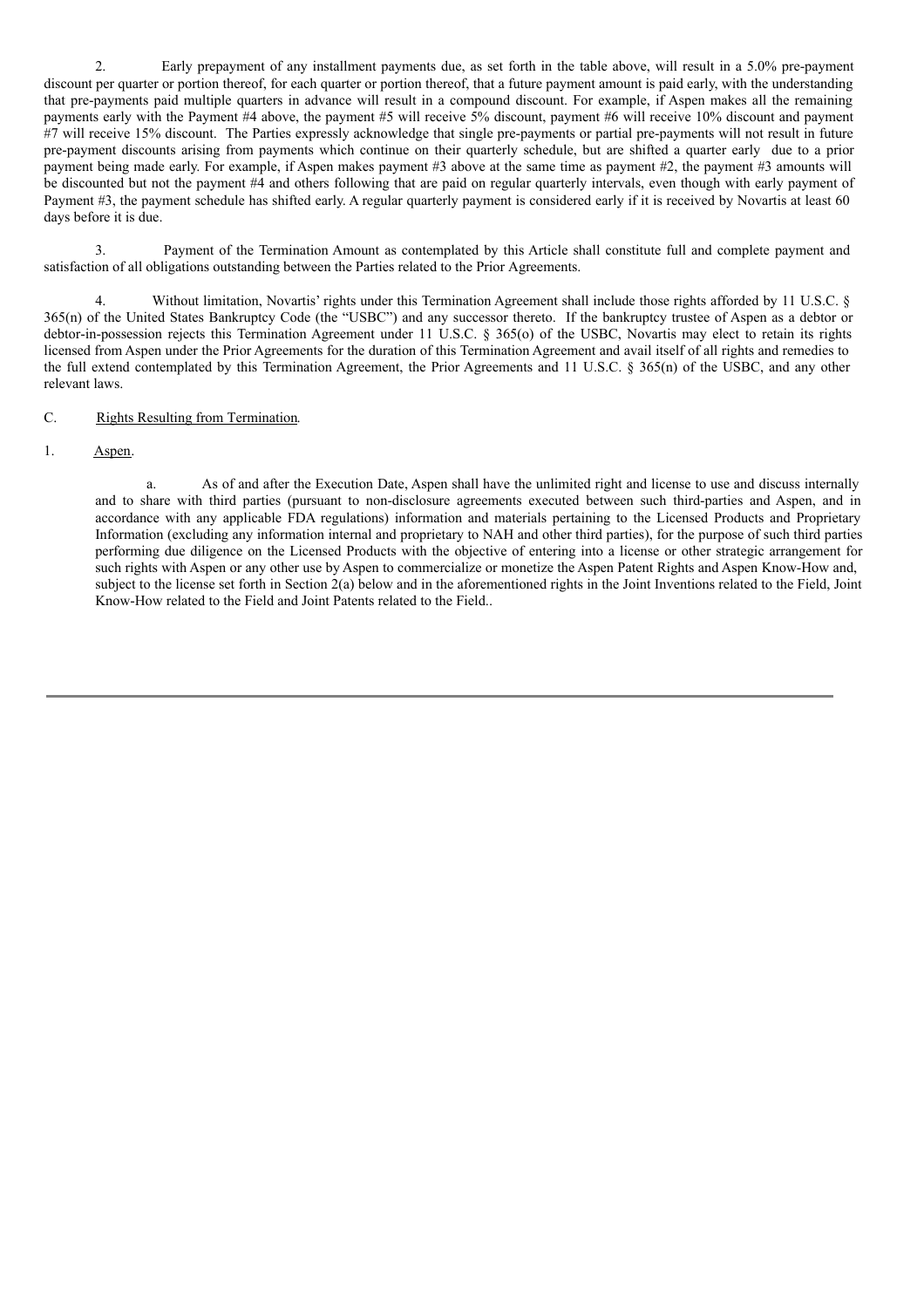b. After the Execution Date, Novartis will provide to Aspen information in its possession that pertains to Licensed Product and/or the Licensed Technology, including, without limitation, final versions of protocols and final versions of reports. A detailed listing of the information in Novartis' possession that pertains to the Licensed Product and/or the Licensed Technology and which is covered by this subsection appears in Schedule A to this Termination Agreement, which is incorporated herein by reference. The Parties acknowledge that any proprietary information of Novartis, as well as any confidential information of third parties, which may be subject to separate confidentiality obligations, is specifically excluded from this subsection unless specifically identified in Schedule A. Physical delivery of all such information and intellectual property to Aspen will occur as soon as practicable, and no more than thirty days after execution of this Termination Agreement.

c. Aspen will be required to work directly with any relevant Contract Research Organization ("CRO") to address and resolve questions related to the details of any detailed in the study reports transferred to Aspen pursuant to Exhibit A. Novartis will not participate in such communications on behalf of Aspen. Novartis agrees and acknowledges that Aspen shall be entitled to ownership and assumption of any materials, information, contracts or other items in the possession of, or for which a CRO was contracted to provide services under the Prior Agreements, so long as Novartis is held harmless from such actions. Novartis will execute and provide to Aspen upon the Execution Date, the consents and releases by Novartis attached to this Termination Agreement as Schedule E, to be used by Aspen with any such third-party CRO's to document such right of Aspen to obtain such rights, materials, reports and information.

## 2. Novartis.

a. As of and after the Execution Date, Aspen hereby grants to Novartis a fully paid up, perpetual, non-exclusive license for Novartis' non-commercial, internal research use only to Aspen's interest in any Joint Inventions related to the Field, Joint Know-How related to the Field and Joint Patents related to the Field, if any. The Parties agree that such license right to Novartis will neither impact nor limit in any way Aspen's ability to commercialize or use the Joint Inventions related to the Field, Joint Know-How related to the Field and Joint Patents related to the Field, if any, including usage wherein Aspen provides license rights to third parties, and does not relate to Aspen Patent Rights or Aspen Know-How, but only to Joint Inventions related to the Field, Joint Know-How related to the Field and Joint Patents related to the Field, if any developed under the Prior Agreements. For avoidance of doubt, Novartis rights in Novartis Technical Information and Patent Rights, in existence prior to the Prior Agreements, shall not be impacted by this Termination Agreement.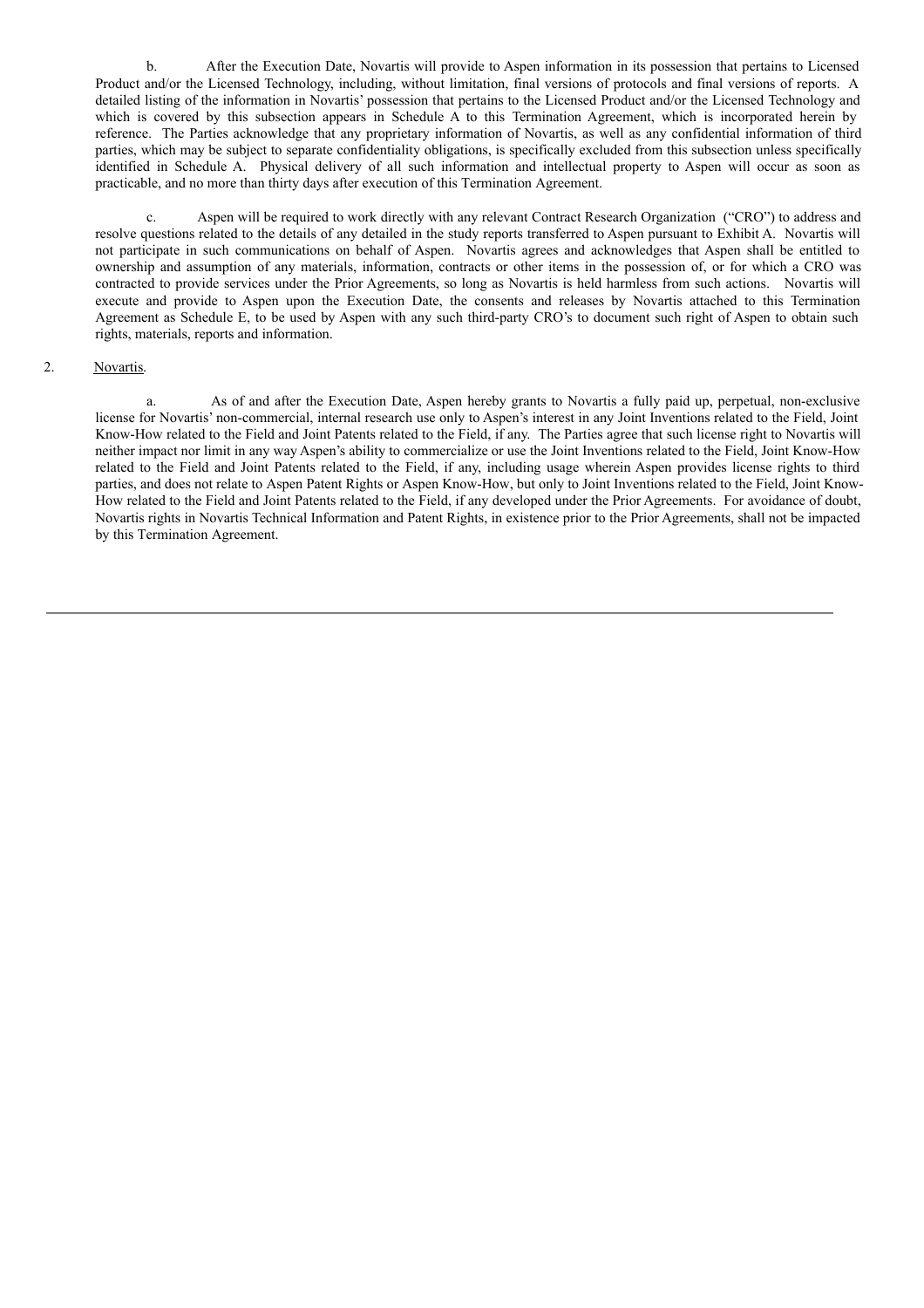b. Upon execution of this Termination Agreement, Aspen shall return to Novartis the documents and samples identified in Schedule B to this Termination Agreement, which is incorporated herein by reference.

## D. Confidentiality and Non-Disparagement.

1 . Confidentiality. In further consideration for the respective covenants undertaken by the Parties under this Termination Agreement, each Party agrees strictly to maintain the confidentiality of this Termination Agreement except that as provided in Section E. 1., below, Aspen has notified Novartis that Aspen shall be required to file this Termination Agreement as a material contract, but shall take all reasonable steps to seek confidential treatment for the competitive or proprietary information in this Termination Agreements that it has the right to seek under the U.S. securities laws and the Freedom of Information Act. As to any terms not required to be disclosed under the above exceptions, the parties agree not to disclose any such confidential provisions except to such employees of each Party's respective company as have a need to know in order to implement this Termination Agreement, provided that the Parties shall not be restricted from disclosure to their respective attorneys and tax or financial advisors or in connection with a fiduciary obligation.

2. Non-Disparagement. The Parties agree not to directly or indirectly, individually or in concert with others, interfere with or attempt to interfere with the other Party's business, reputation, goodwill, services, clients, prospective clients, board members, directors, officers, employees or agents, past, present or future. The Parties shall not directly or indirectly, individually or in concert with others make, issue, release, authorize or confirm any written or oral statement about the other Party that is derogatory or defamatory in nature or which is calculated or likely to have the effect of undermining, disparaging or otherwise reflecting negatively upon the other Party, its reputation, goodwill, products, services, clients, prospective clients, Board members, directors, officers, employees or agents, past, present or future.

## E. Additional Covenants; Representations and Warranties.

1. Except for disclosure required by applicable law, neither Party shall make any public announcement or otherwise disclose the terms of this Termination Agreement or make any representation concerning this Termination Agreement to any third party without the prior written consent of the other party, which consent shall not be unreasonably withheld. Aspen has notified Novartis that Aspen shall be required to file this Termination Agreement as a material contract, but shall take all reasonable steps to seek confidential treatment for the competitive or proprietary information in this Termination Agreements that it has the right to seek under the U.S. securities laws and the Freedom of Information Act. In addition, absent the express, written, consent of an officer of the owning Party, and except as otherwise provided in this Termination Agreement, neither party shall have the right to use any trade name, trademark, service mark, product name, company name, logo or other identifying information belonging to the other Party in publicity activities including, but not limited to, press releases, written publications, or interviews with representatives of any written publication television station or network, or radio station or network, such consent shall not be unreasonably withheld. Any Party seeking the other Party's consent and authorization to participate in publicity activities must provide the Party from whom consent is sought with a minimum of five (5) working days to review, revise, approve or deny the proposed publicity materials. Failure to obtain express, written, consent prior to engaging in publicity activities referenced in this Section E.1. shall constitute a breach of this Termination Agreement. Likewise, failure to provide a five-day review period as described in this Section E.1. shall constitute a breach of this Termination Agreement.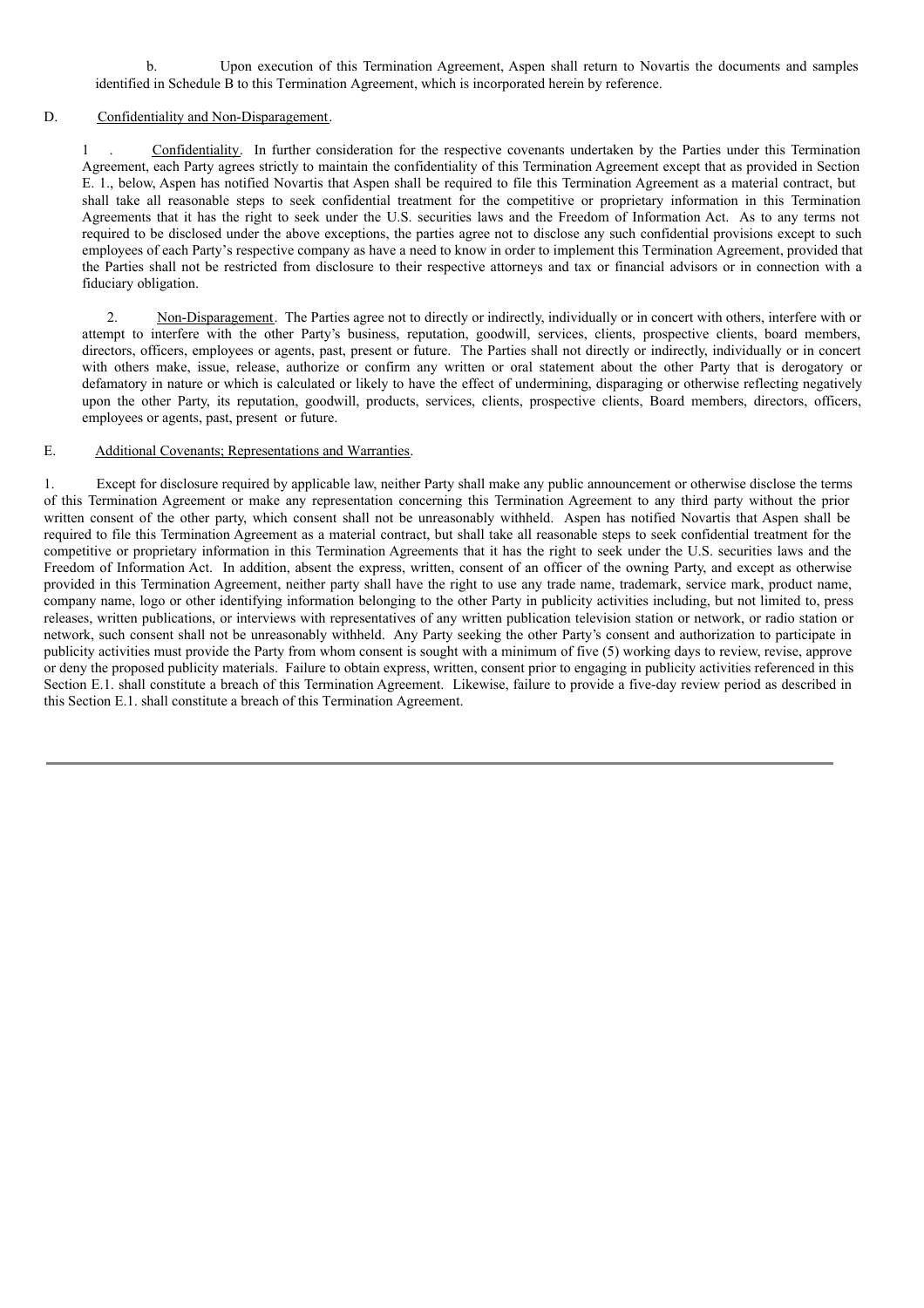2. By executing this Termination Agreement, each Party for themselves and their respective Releasees, represent and warrant that each of them has the right and authority to enter into and accept the terms and covenants of this Termination Agreement, and that no third party has or claims an interest in any claim released by this Termination Agreement.

3. Each Party, for themselves and their respective Releasees, acknowledge that this Termination Agreement shall be a complete defense to any claim that is subject to the terms hereof, consent to the entry of a temporary or permanent injunction, whether affirmative or negative, to prevent or end any breach hereof; and agree to indemnify each other and their respective Releasees for any and all costs and expenses incurred as a result of a breach of this Termination Agreement, including reasonable attorneys' fees.

4. Each party hereto shall pay to the other party all damages, costs and expenses, including reasonable attorneys' fees, incurred by the other party subsequent to execution of this Termination Agreement in obtaining injunctive or other relief for the enforcement of any provisions of this Termination Agreement.

5. Each Party hereto hereby represents and warrants that its execution and delivery of this Termination Agreement and the attached Release does not violate any other agreement to which it is a party.

6. Each Party and their respective affiliates hereby agree to cooperate in good faith and direct their respective employees to assist, and work with, the representatives of the other and to provide such information and other assistance as may be reasonably necessary to fulfill the purposes and intent of this Termination Agreement.

## F. Miscellaneous.

1. This Termination Agreement and the Schedules attached hereto and incorporated by reference herein, constitute the entire agreement between the Parties pertaining to the subject matter hereof, and supersede all prior and contemporaneous agreements, understandings, negotiations and discussions of the parties, whether oral or written, and there are no warranties, representations or other agreements between the Parties in connection with the subject matter hereof, except as specifically set forth herein. This Termination Agreement may only be amended or modified by an instrument in writing executed by both Parties. No waiver of any of the provisions of this Termination Agreement shall be deemed or shall constitute a waiver of any other provision of this Termination Agreement, whether or not similar, nor shall such waiver constitute a continuing waiver unless otherwise expressly provided.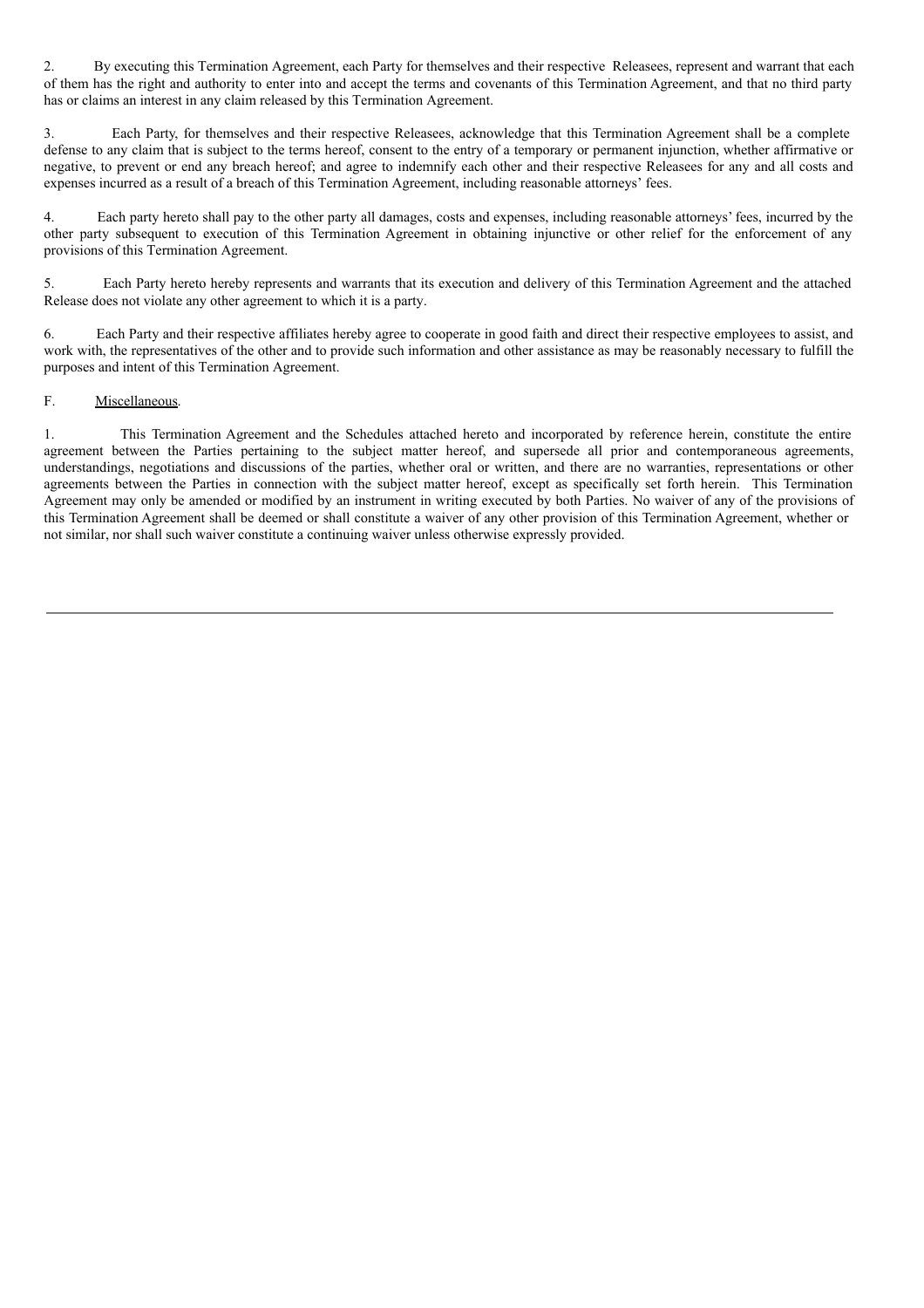2. Whenever possible, each provision of this Termination Agreement shall be interpreted in such manner as to be effective and valid under applicable law, but if any provision of this Termination Agreement is held to be invalid, illegal or unenforceable in any respect under any applicable law or rule in any jurisdiction, such invalidity, illegality or unenforceability shall not affect any other provision or any other jurisdiction, but this Termination Agreement will be reformed, construed and enforced in such jurisdiction as if such invalid, illegal or unenforceable provisions had never been contained herein.

3. All communications, notices and disclosures required or permitted by this Termination Agreement shall be in writing and shall be deemed to have been given at the earlier of the time when actually delivered to an officer of the party to which notice is to be given or when sent by facsimile transmission, reputable overnight courier service or by certified or registered first-class mail, postage prepaid, return receipt requested, addressed as follows, unless and until any party notifies the others in accordance with this Section of a change of address:

To Novartis: Novartis Animal Health Inc. Schwarzwaldallee 215 4058 Basel, Switzerland Facsimile: + 41 61 6975747 Attn: General Counsel

With a copy to: Novartis Animal Health US, Inc. 3200 Northline Ave., Suite 300 Greensboro, NC 27408 Fax: (336) 387-1279 Attn: Clint Vranian

To Aspen: AspenBio Pharma, Inc. 1585 South Perry Street Castle Rock, Colorado 80104 USA Facsimile: (303) 798-8332 Attn: Jeffrey McGonegal, CFO

With a copy to: Ballard Spahr LLP 1735 Market Street, 51 st Floor Philadelphia PA 19103 Facsimile: (215) 864-8999 Attn: Mary J. Mullany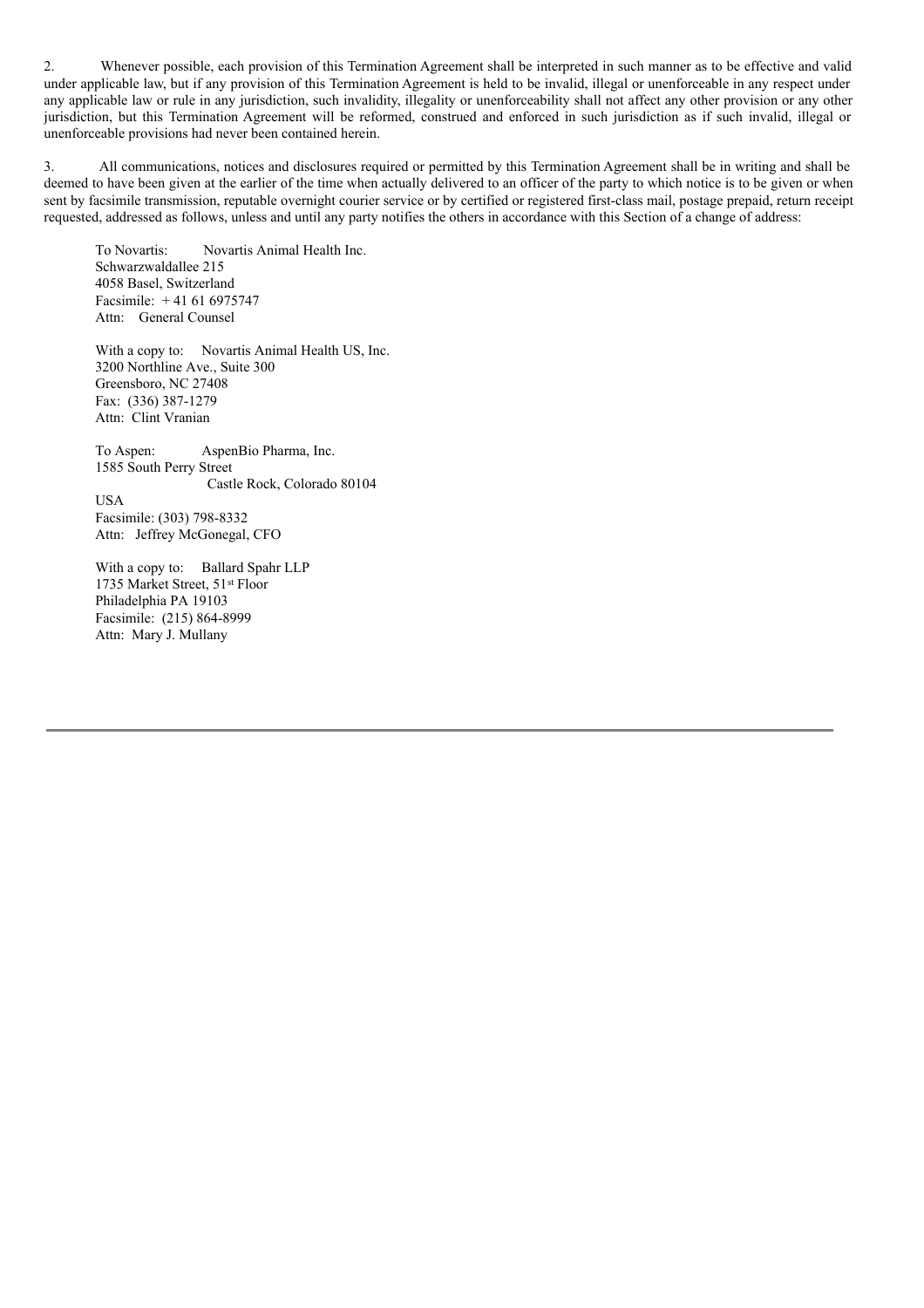4. The headings of the paragraphs of this Termination Agreement are for convenience of reference only and are not to be considered and construed in this Termination Agreement. When the context so requires in this Termination Agreement, the masculine gender includes the feminine and neuter, and the singular number includes the plural, and vice versa.

5. This Termination Agreement shall be construed and interpreted according to the laws of the State of Delaware, without regard to the conflicts of laws provisions thereof.

6. Neither Party may assign any of its rights or delegate any of its duties under this Termination Agreement without the written consent of the other Party.

7. This Termination Agreement may be executed in several counterparts, each of which shall be deemed an original, but all such counterparts shall together constitute one and the same Termination Agreement.

8. This Termination Agreement shall inure to the benefit of and be binding upon the Parties and their respective successors and assigns. Whenever a reference to any Party is made herein, such reference shall be deemed to include a reference to the assigns of such Party, as applicable.

9. Each Party shall bear its own costs and expenses in connection with the negotiation, execution and performance of this Termination Agreement.

IN WITNESS WHEREOF, the Parties hereto have duly executed, sealed and delivered this Agreement, formed by INSERT NUMBER (10) pages and INSERT NUMBER (5) Schedules, on the day and year first above written.

NOVARTIS: NOVARTIS ANIMAL HEALTH INC.

By: /s/ George Gunn Name: George Gunn<br>Title: Division Head Division Head Novartis Animal Health and Corporate Social Responsibility

ASPENBIO PHARMA, INC.

By: /s/ Jeffrey McGonegal Name: Jeffrey McGonegal Title: Chief Financial Officer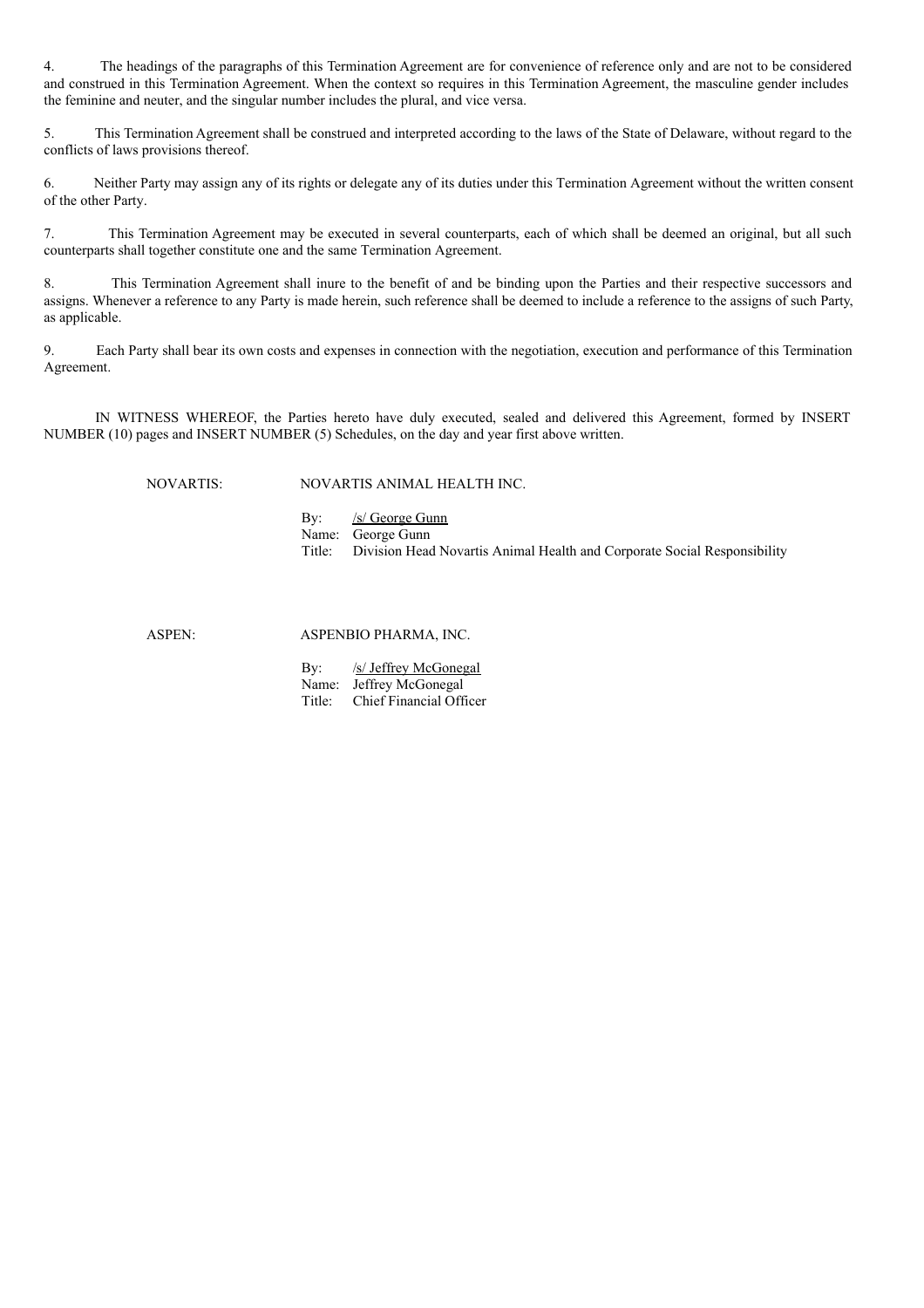# **CERTIFICATION**

## I, Stephen T. Lundy certify that:

- 1. I have reviewed this annual report on Form 10-K/A of AspenBio Pharma, Inc. (the "Registrant");
- 2. Based on my knowledge, this report does not contain any untrue statement of a material fact or omit to state a material fact necessary to make the statements made, in light of circumstances under which such statements were made, not misleading with respect to the period covered by this report;

April 9, 2012

/s/ Stephen T. Lundy Stephen T. Lundy, Chief Executive Officer PRINCIPAL EXECUTIVE OFFICER